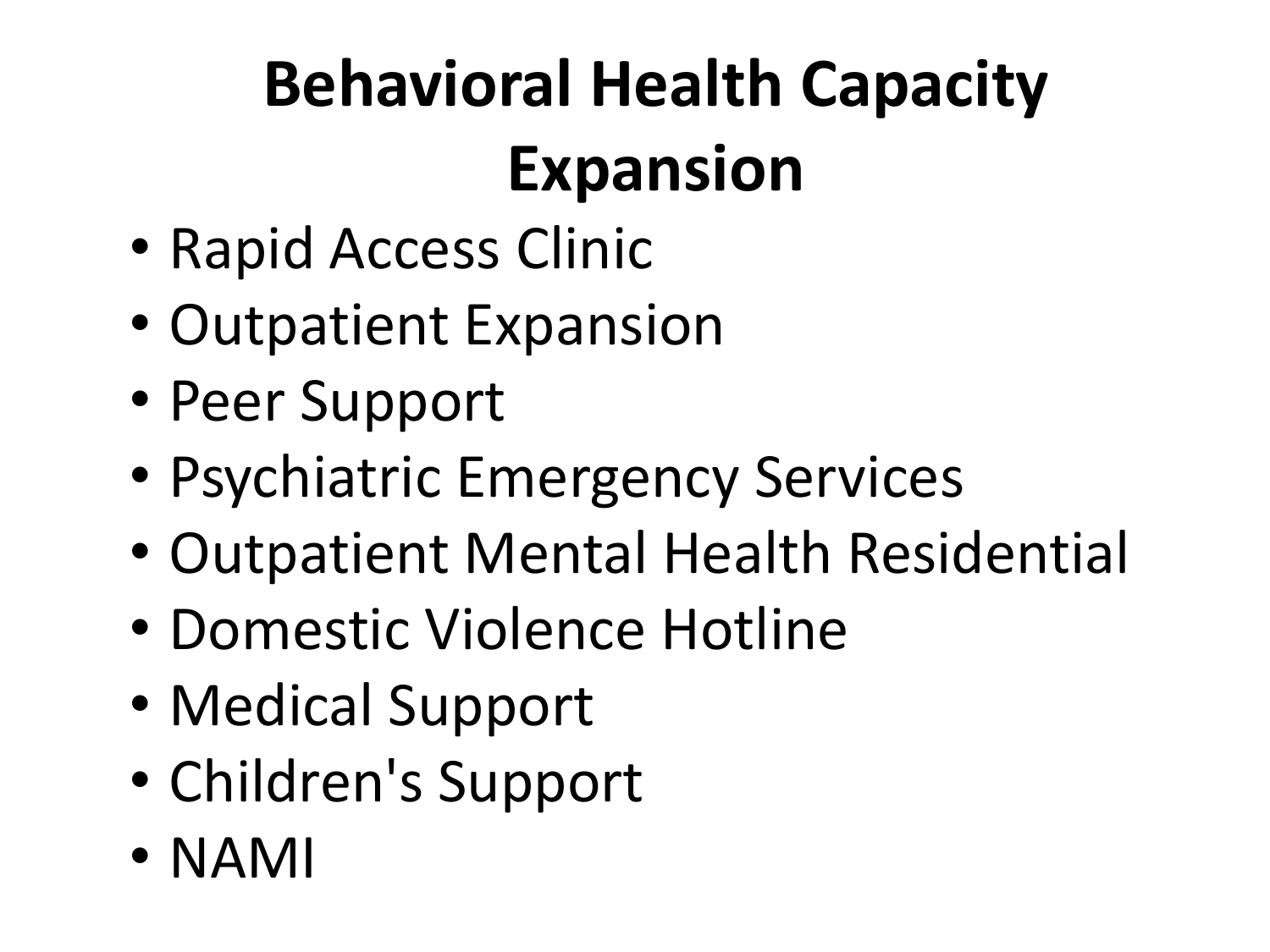## **BH Rapid Access Clinic- \$2,000,000 annually. Contract through STRAC with UT Health (Department of Psychiatry).**

**Funding for new community pre-crisis urgent care clinic to improve community pre-crisis resources and allow for quick access to outpatient care when needed.**

|              |                      |             |          |                           | Funding for |                                 |
|--------------|----------------------|-------------|----------|---------------------------|-------------|---------------------------------|
|              |                      |             |          |                           | <b>Inew</b> |                                 |
|              |                      |             |          |                           | community   |                                 |
|              |                      |             |          | With                      | pre-crisis  | Currently working on the        |
|              |                      |             |          | University of clinic      |             | contract, space needs, budget,  |
|              | Behavioral           |             |          | Texas Health allowing for |             | personnel and contract metrics, |
|              | <b>Health Rapid</b>  |             | Contract | Department   immediate    |             | etc. Medical Director has been  |
| <b>STRAC</b> | <b>Access Clinic</b> | \$2,000,000 | pending  | of Psychiatry access      |             | designated.                     |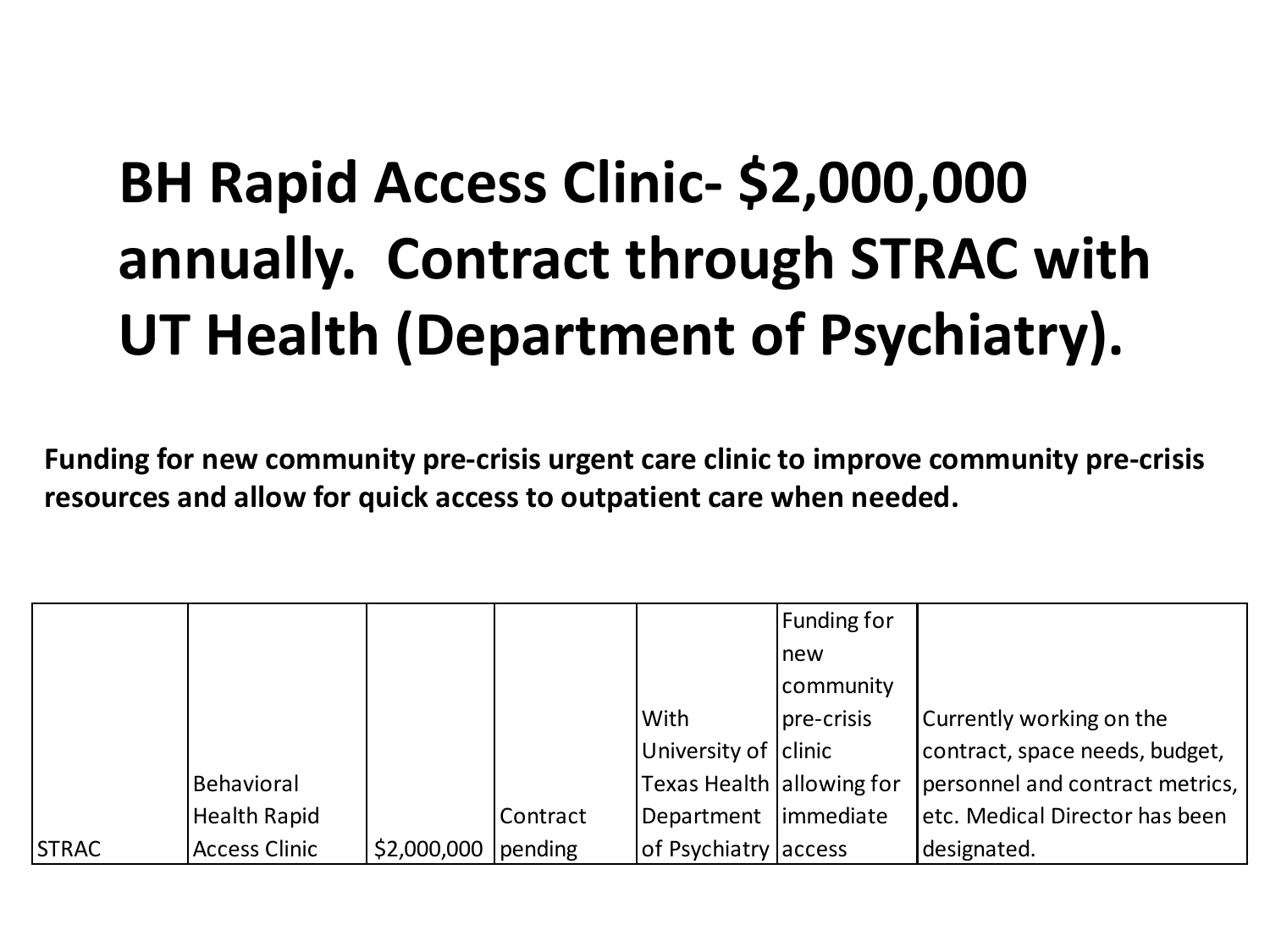#### **CHCS Outpatient Expansion- \$1,500,000 annually. In planning with CHCS.**

|             |                          |                                      |               |         | Expand            |                            |
|-------------|--------------------------|--------------------------------------|---------------|---------|-------------------|----------------------------|
|             |                          |                                      |               |         | capacity,         |                            |
|             |                          |                                      |               |         | <i>limprove</i>   |                            |
|             | <b>Outpatient Clinic</b> |                                      | In discussion |         | <b>Itreatment</b> | Discussions delayed due to |
| <b>CHCS</b> | <b>Expansion</b>         | $\frac{1}{2}$ \$1,500,000 with CHCS. |               | Pending | <b>I</b> services | needed Covid-19 response   |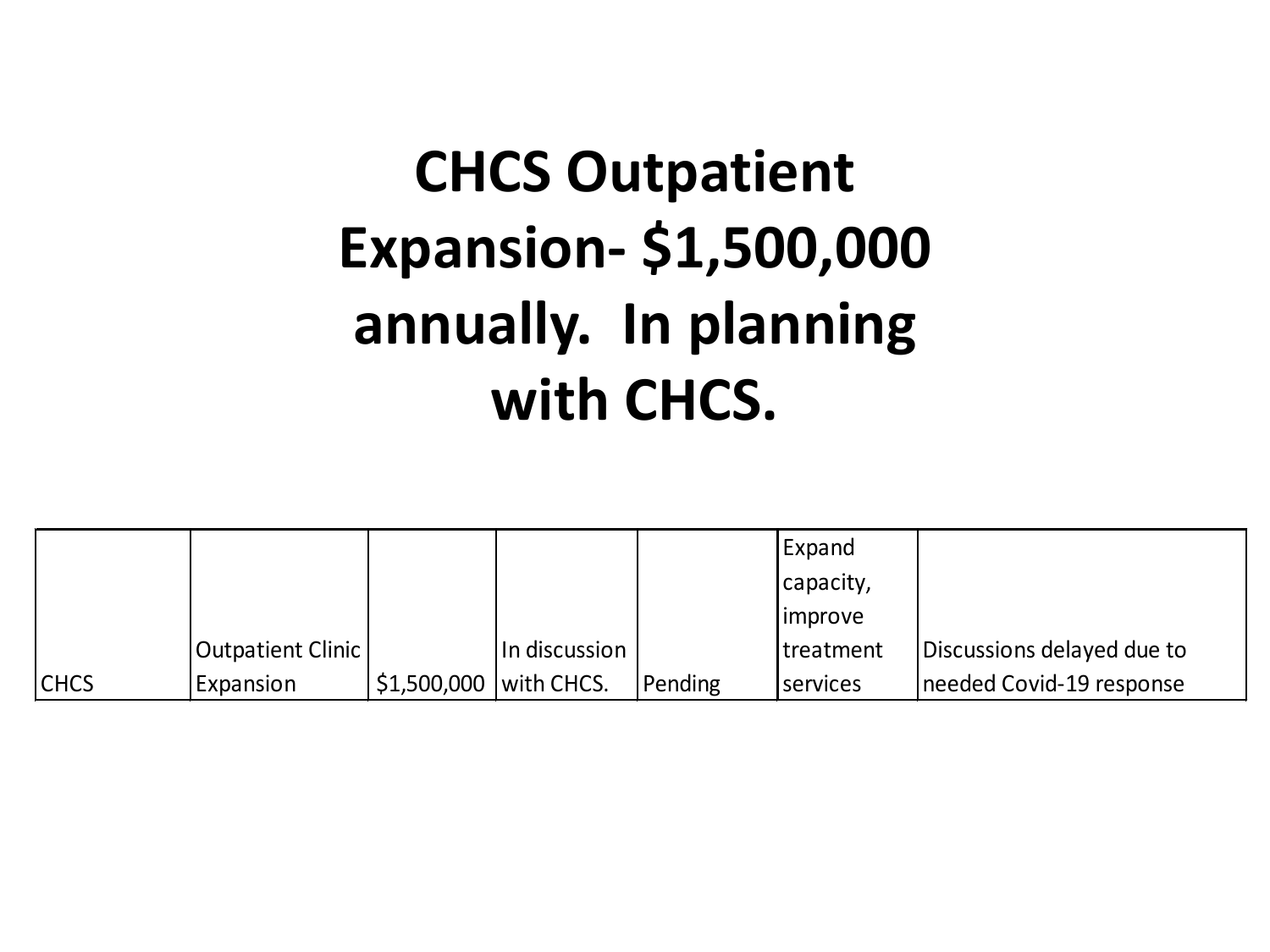# **Haven for Hope- \$1,483,333 annually (an increase of \$1M in 2020), direct contract UHS-Haven for Hope.**

**Provides for peer support, case management and residential treatment for those experiencing homelessness released from jail. Added in 2020.**

**Continuity of Care Transition Program (CCTP) for patients discharged from hospital to connect to outpatient primary and behavioral health care.**

|           |                  |                          |           | Peer        |                                                 |
|-----------|------------------|--------------------------|-----------|-------------|-------------------------------------------------|
|           |                  |                          |           | support,    | First quarter paid. Due to the                  |
|           |                  |                          |           | case        | pandemic, the process                           |
|           |                  |                          |           |             | management development/implementation           |
|           |                  |                          |           | land        | was slowed down because of                      |
|           |                  |                          |           | residential | risk mitigation at the Haven                    |
|           | Peer support,    |                          |           | Itreatment  | campus. Finalizing the referral                 |
|           | case             |                          |           |             | for homeless   process for a Continuity of Care |
| Haven for | management       |                          | Contract  | released    | Transition program. Increase in                 |
| Hope      | and residential. | $$1,483,333$  In process | finalized | from jail.  | 2020 of \$1,000,000.                            |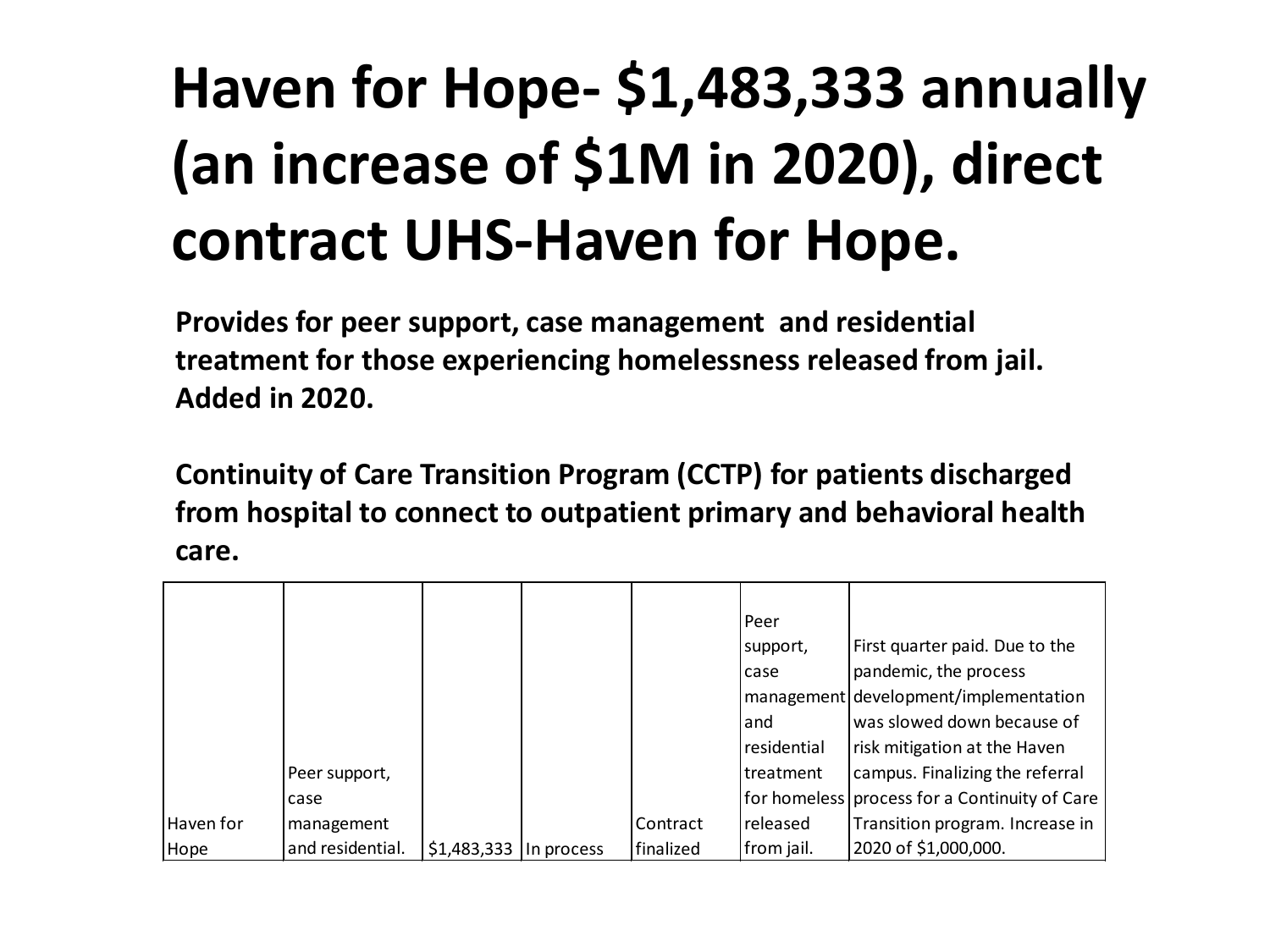#### **Clarity PES- \$940,000 annually. Contract through STRAC.**

## **Contract finalized. A 4 bed children's PES went live April 6, 2020 . Also attached a CHCS Liaison to Clarity with this contract (7 days per week).**

| <b>Clarity Child</b> | <b>I</b> Psychiatric |                        | Thru STRAC, Provides 4  |            |                                  |
|----------------------|----------------------|------------------------|-------------------------|------------|----------------------------------|
| Guidance             | Emergency            |                        | Icontract               | Emergency  | First quarter paid, program went |
| <b>Center</b>        | <b>Services</b>      | \$940,000   In process | <sup>I</sup> finalized. | Child beds | Ilive April 6, 2020.             |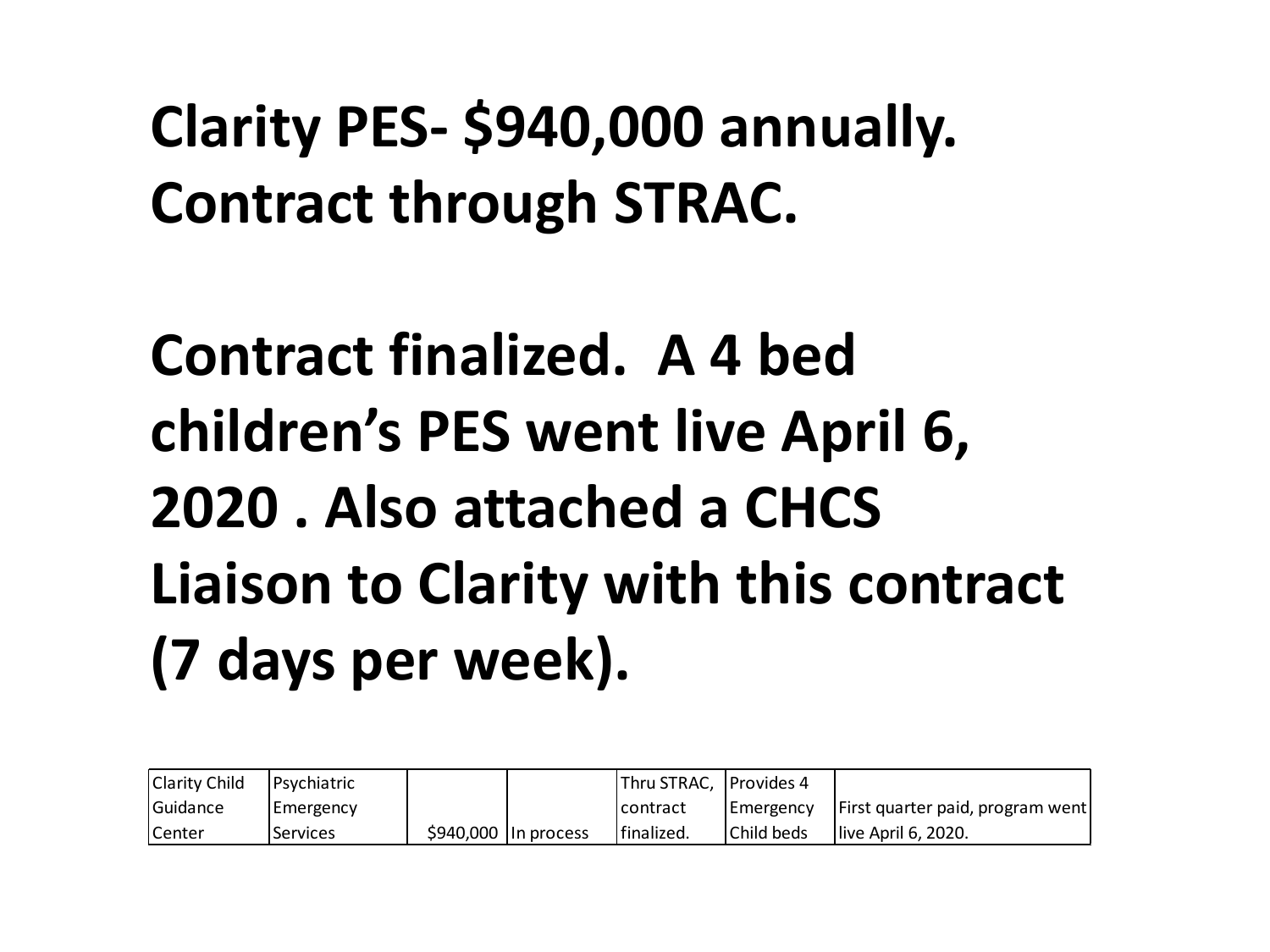# **Crosspoint- \$288,000 annually. Contract through STRAC. Supports treatment services (FTE's) for the men's Behavioral Health Transition Program. Data will be presented through STCC.**

**Provides for peer support and residential treatment for homeless released from jail and hospital releases.**

|            |                  |           |            |              | Peer support |                                        |
|------------|------------------|-----------|------------|--------------|--------------|----------------------------------------|
|            |                  |           |            |              | land         |                                        |
|            |                  |           |            |              | residential  |                                        |
|            |                  |           |            |              | Itreatment   | First quarter paid. Supports           |
|            | Outpatient       |           |            | lThru STRAC. |              | for homeless   men's behavioral health |
|            | Mental Health    |           |            | contract     | released     | transition program. Data               |
| Crosspoint | with Residential | \$288,000 | In process | finalized.   | from jail    | presented through STRAC.               |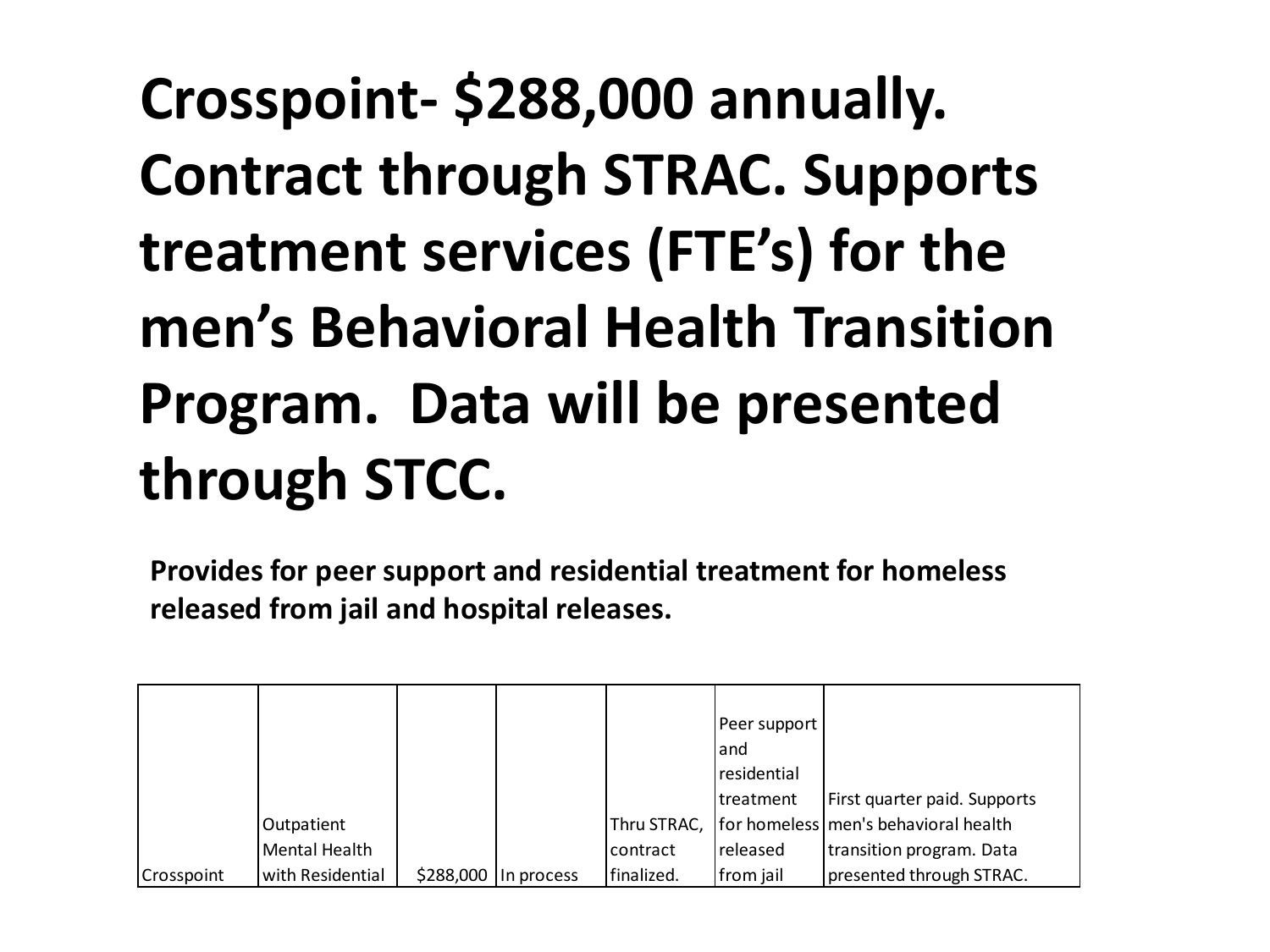**Domestic Violence (DV) Hotline- \$500,000 annually. Contract with STRAC. Medcom will serve as a domestic violence referral hotline to connect victims with victim advocates and when needed with a DV High Risk Team.** 

**Provides 24/7 call in hotline coordinated with Law Enforcement, emergency services, and victims of domestic violence.**

|              |                  |           |                |                      | l Provides     |                                            |
|--------------|------------------|-----------|----------------|----------------------|----------------|--------------------------------------------|
|              |                  |           |                |                      | $24/7$ call in | Some delay experienced due to              |
|              |                  |           | Budget to be   |                      | hotline        | Covid-19. Medcom to serve as               |
|              |                  |           | finalized.     |                      |                | coordinated hotline coordinator connecting |
|              |                  |           | <b>Metrics</b> |                      | with           | victims with advocates and with            |
|              | Domestic         |           | being          | lln                  | emergency      | Domestice Violence High Risk               |
| <b>STRAC</b> | Violence Hotline | \$500,000 | identified.    | development services |                | Team.                                      |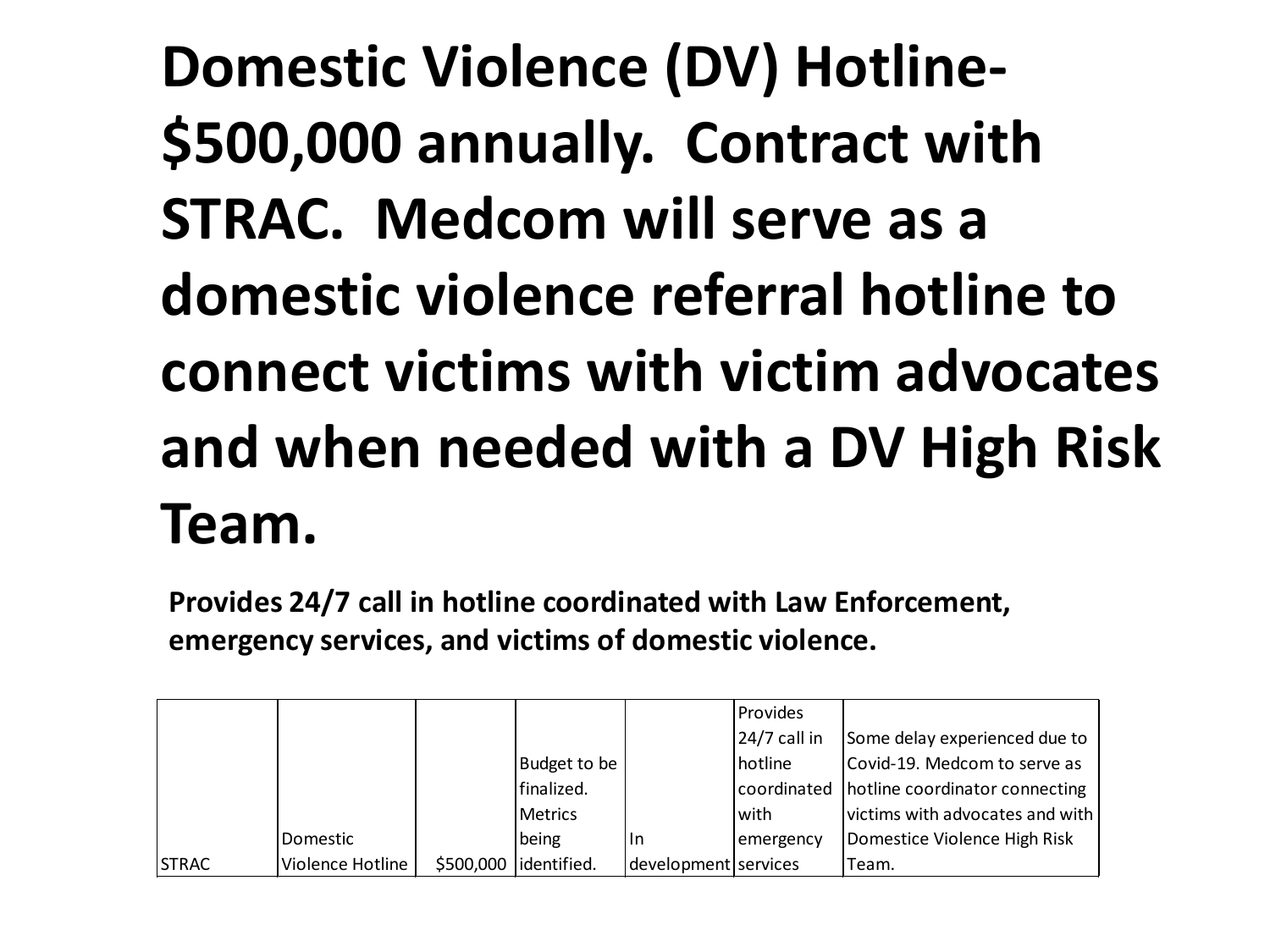# **CentroMed- \$200,000 annually. This is to support treatment services at the Haven campus. Direct contract UHS with CentroMed. \$100K new money added to \$100K existing dollars. This contract is managed through CareLink.**

**Supports treatment services for clients on the Haven for Hope Campus.**

|            |                 |           |                   |            | <b>Supports</b> |                            |
|------------|-----------------|-----------|-------------------|------------|-----------------|----------------------------|
|            |                 |           |                   |            | treatment       |                            |
|            |                 |           |                   |            | services and    |                            |
|            |                 |           |                   |            | ladds           |                            |
|            |                 |           |                   |            | additional      |                            |
|            |                 |           |                   | Pending    | support for     |                            |
|            | Medical Support |           |                   | reciept of | the Haven       |                            |
|            | at Haven for    |           | lln               | program    | for Hope        | Being managed through UHS- |
| Centro Med | Hope            | \$200,000 | development data. |            | Campus.         | Carelink.                  |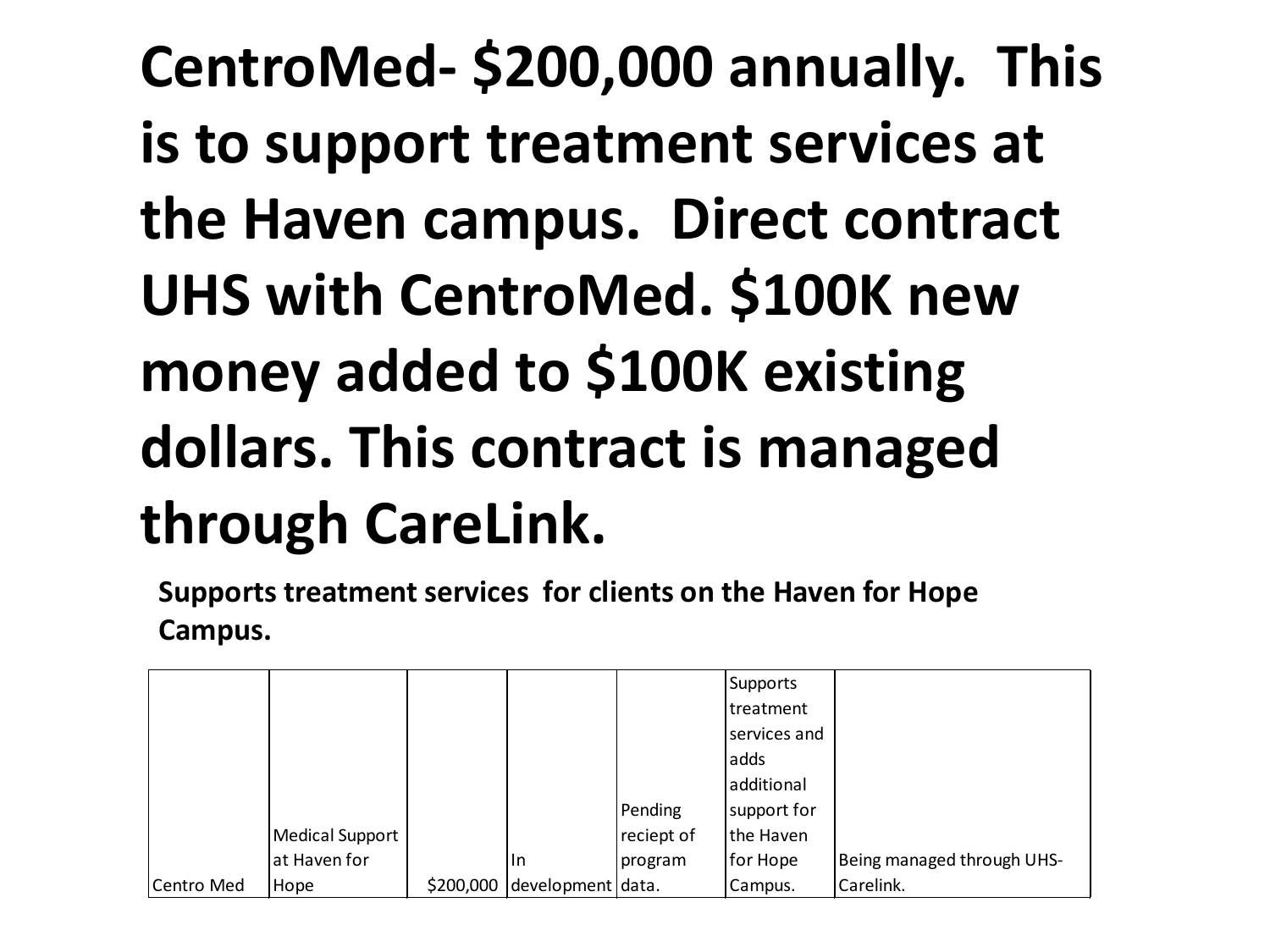**SA Respite- \$100,000 annually. Direct contract UHS with SA Respite. Contract finalized**

**It covers the uncompensated cost of food, clothing, meds, eyeglasses and other basic needs of special needs kids. They provide health screening and preventative care to pedi patients with medical, intellectual and developmental disabilities at various locations throughout Bexar County, including Respite Development Daycare, the Davidson Respite House, and the Najim Family Respite Home.** 

**Pedi patients receive a comprehensive physical exam within 3 days of admission and remain current on immunizations.**

|                     |                  |           |                        |            | Support for   |                                  |
|---------------------|------------------|-----------|------------------------|------------|---------------|----------------------------------|
|                     |                  |           |                        |            | children with |                                  |
|                     |                  |           |                        |            | special       |                                  |
|                     |                  |           |                        |            | needs and     |                                  |
|                     |                  |           |                        |            | lfamilites    |                                  |
|                     |                  |           |                        |            | who are not   |                                  |
|                     |                  |           |                        | Contract   | able to       |                                  |
|                     |                  |           |                        | finalized. | properly      | Covers cost of uncompensated     |
| <b>Respite Care</b> |                  |           |                        | Payments   | meet          | food, clothing, meds, eyeglasses |
| of San              | Clinical support |           | In.                    | made       | lidentified   | and other basic needs of special |
| Antonio             | for Children     | \$100,000 | development   monthly. |            | needs.        | needs children.                  |